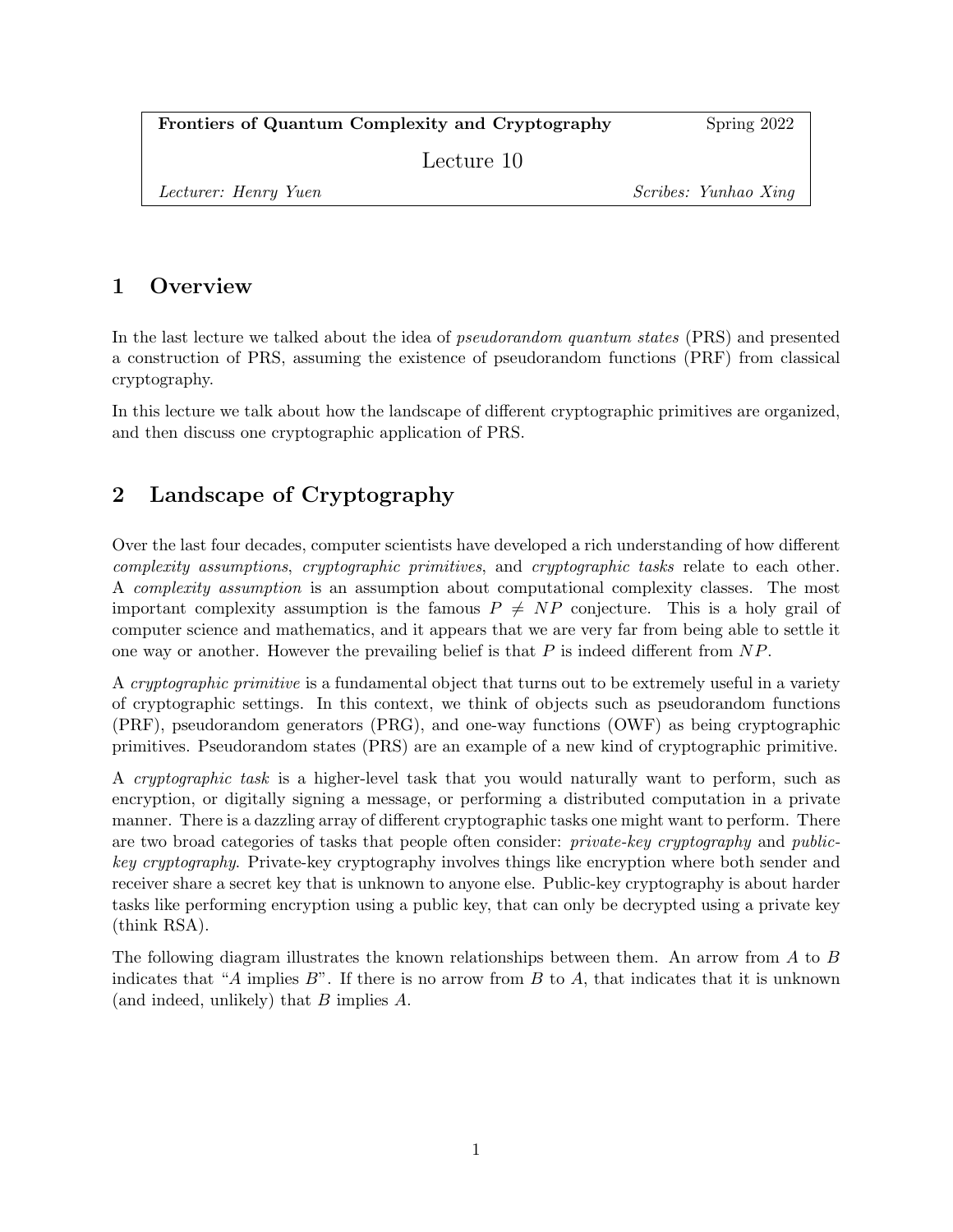

PRF, PRG, and OWF are equivalent primitives, meaning if you can build one then you can build the others. Private-key cryptography tasks are all equivalent to the existence of PRG/PRF/OWFs. In other words, one can construct private-key cryptosystems using OWF. Conversely, if you construct a (classical) private-key cryptosystem, it must've used a PRG/PRF/OWF somewhere inside (even if you didn't use one explicitly!).

The same is true for public-key cryptosystems – they must all use OWFs – but it is not known how to construct public-key cryptosystems from OWFs only. In fact, it is believed that public-key cryptosystems necessarily require (in a sense) harder assumptions than the existence of OWFs [5].

All of the aforementioned things – primitives and private/public-key cryptosystems – imply  $P \neq$ NP. It is not known whether  $P \neq NP$  implies OWFs, though – this is a big open question in complexity theory and cryptography.

Where does PRS fit in? From PRF/PRG/OWF, it is possible to build PRS as we saw in the previous class. However, it is not known how to build a OWF/PRG/PRF from PRS, and in fact it was recently shown that it potentially could be the case that  $P = NP$  (and thus OWFs do not exist, and thus virtually all of classical cryptography is not possible), yet PRS still exist. What is meant by "potentially could be the case" is that there is no black-box construction of OWFs from PRS; this is a result of Kretschmer [4].

The concept of pseudorandom states was introduced by Ji, Liu and Song in 2018 [1]; they also showed that PRGs could be used to construct PRS. However, the usefulness of PRS to achieve cryptographic tasks was left as an open question. They presented an application to private-key quantum money but that was it.

Recently, Ananth, Qian and Yuen [2] and Morimae and Yamakawa [3] showed that one can in fact use PRS to build interesting private-key crypto primitives, without using any OWFs. To reconcile this with the previous claim that private-key crypto necessitates the use of OWFs, in these PRSbased cryptosystems, the honest parties must be able to manipulate quantum information and transmit it to each other (whereas in the classical case, we assume that the honest parties can only process classical information). Thus there is no contradiction.

What this shows is that, even in a hypothetical world where  $P = NP$ , not all hope is lost for cryptography – provided that one has the ability to generate pseudorandom quantum states.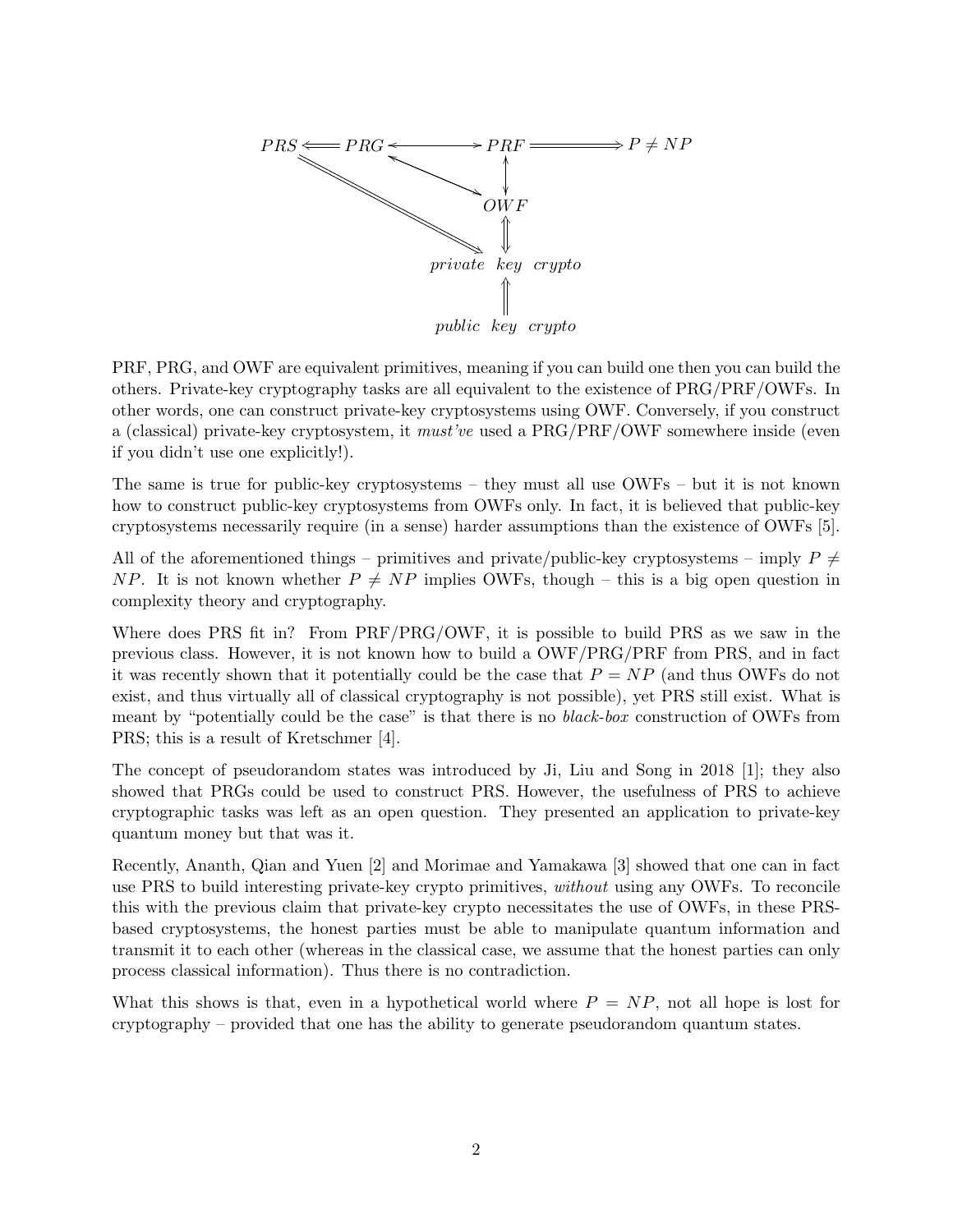### 3 Candidate Construction of PRS generator that doesn't (obviously) imply PRG/OWF

To illustrate how PRS could plausibly not involve any PRG/OWF at all, consider the following candidate construction of a PRS. Consider the generator  $G: \{0,1\}^n \to (\mathbb{C}^2)^{\otimes m}$  where for every  $k \in \{0,1\}^n$ , the generator G interprets the input k as the description of a m-qubit circuit, and then evaluates the circuit k on the all zeroes input  $|0 \cdots 0\rangle$  to obtain an m-qubit pure state  $|\psi_k\rangle$ .

If the depth of circuits k is not too small, then it is plausible that the output states  $|\psi_k\rangle$  are pseudorandom. Proving this outright would beyond the reach of current techniques in cryptography/complexity theory (in particular, this would imply that  $BQP \neq PSPACE$ , which would be a monumental result). But the point is that, in this construction, there is no obvious PRG/OWF lurking inside (especially since PRG/OWFs are defined to be efficiently computable by classical algorithms).

#### 4 Application of PRS: Bit commitment scheme

We now present an example of a cryptographic task, called *bit commitment*, that can be accomplished using pseudorandom states as a primitive. A bit commitment scheme (or just commitment scheme, for short), is the cryptographic analogue of putting a secret in a sealed envelope, and then opening it up later to verify the secret. For example, suppose Alice wants to make a prediction (e.g. stock market will go up tomorrow); today she puts the prediction in the sealed envelope and next day Bob can confirm the prediction. Intuitively, we want that Alice can't change her mind after she puts her prediction into the sealed envelope, but also that Bob can't read the prediction until Alice reveals the contents of the envelope.

In classical cryptography, bit commitment schemes can be constructed from pseudorandom generators (and thus one-way functions), but we want to show how pseudorandom states can also be used to construct them.

Definition of a commitment scheme. Commitment scheme has two phases, called a commit phase and a reveal phase. In each phase, Alice (who wants to commit to a bit) communicates interactively with Bob (the verifier of the bit).

• Commit phase: Alice give a bit  $b$  (e.g. her prediction of whether the stock market will go up or down) and, after some rounds of communication, Bob outputs the commitment  $c$  (i.e. the sealed envelope).



• Reveal phase: After some rounds of communication, Bob either outputs a bit  $b'$  (may not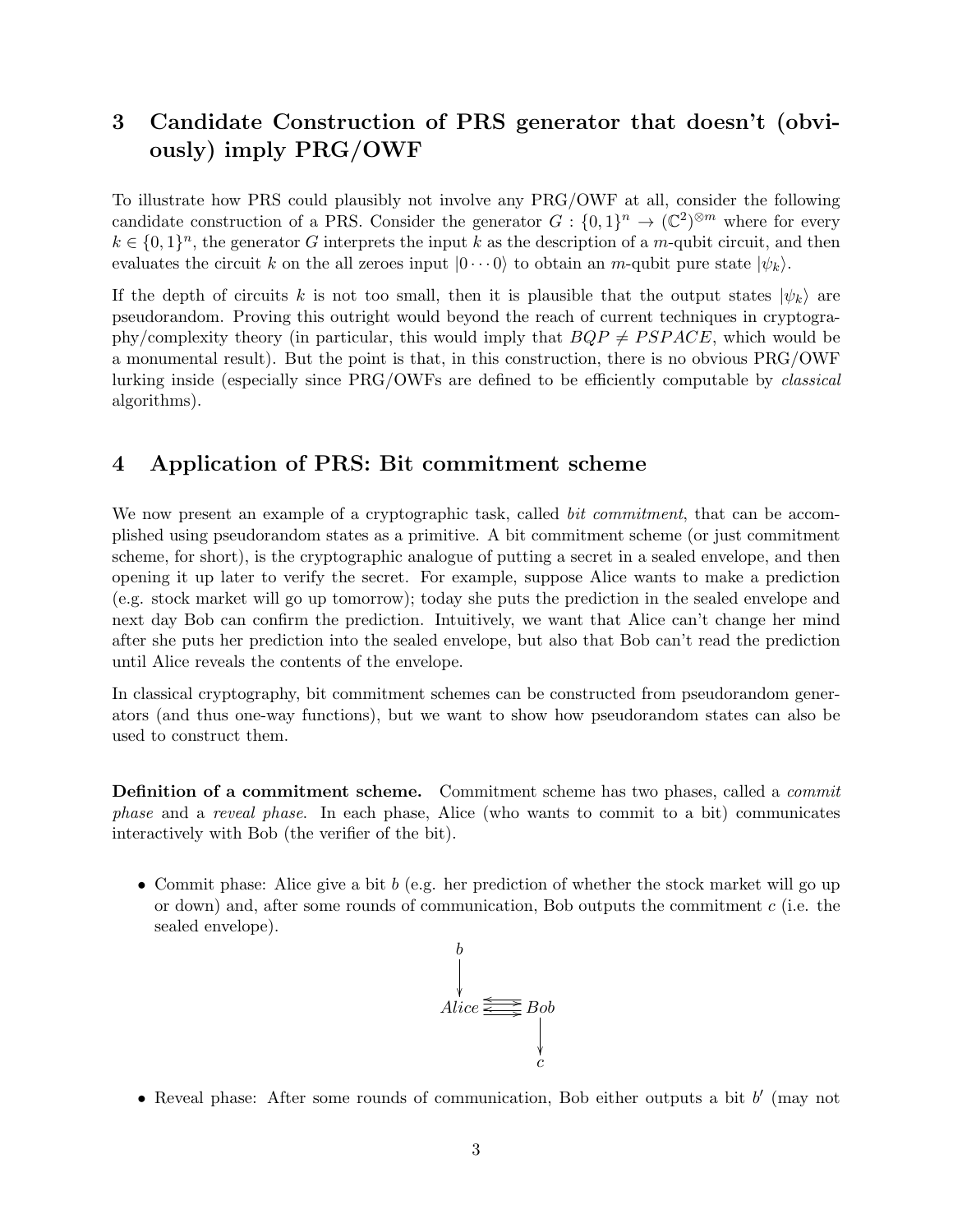necessarily be the same as Alice's input b) or ERROR.



Correctness Property of a Commitment Scheme. If Alice and Bob are honest and follow the commitment scheme according to how they're supposed to, then the scheme should satisfy the correctness property in that, after the commit phase and reveal phase, Bob should obtain the bit b that Alice received with high probability. In other words, Bob sees the same bit that was put into the sealed envelope.

Security Properties of Commitment Schemes. Now imagine that one of the parties are dishonest, meaning that they're trying to cheat the scheme. If Bob is being dishonest, then that means he wants to be able to acquire the bit b before the reveal phase (i.e. open the sealed envelope before the proper time). We say that a commitment scheme satisfies the hiding property if, given the commitment c, Bob cannot tell whether c was a commitment to  $b = 0$  or to  $b = 1$ .

If Alice is being dishonest, then that means she wants to be able to trick Bob to output an arbitrary bit b that's chosen *after* the commit phase, but *before* the reveal phase. In the stock market example, this is as if Alice, after learning the stock market crashed, tries to convince Bob that she had predicted it crashed beforehand (even though she might've predicted otherwise). We want the commitment c after the commit phase to be *binding*, meaning that Alice can't change her mind without Bob realizing that she's cheating.

We say that a commitment scheme is *secure* if it satisfies both hiding and binding properties. You might ask, what about the situation when both Alice and Bob are being dishonest? In that case there's no honest user to "protect", so we just ignore that situation.

In more detail, the security properties are defined as follows:

• (Computational) Hiding: For Honest Alice, Cheating Bob. Let  $c_0$  be commitment if Alice commits to  $b = 0$ . Let  $c_1$  be commitment if Alice commits to  $b = 1$ . Then the (computational) hiding property is satisfied if for all polynomial-time distinguishers D,

$$
Pr[D(c_0) = 1] \approx Pr[D(c_1) = 1].
$$

• (Statistical) Binding: For Cheating Alice, Honest Bob. In the commit phase, Cheating Alice may not necessarily commit to a bit, but she communicates with Honest Bob anyways and at the end of the commit phase he outputs a supposed "commitment" c.

$$
Checking \ Alice \ \overleftarrow{\phantom{1}}\xrightarrow{\phantom{1}} Honest \ Bob
$$

In the reveal phase, we think of Cheating Alice as getting a bit  $b$  as input and her goal is to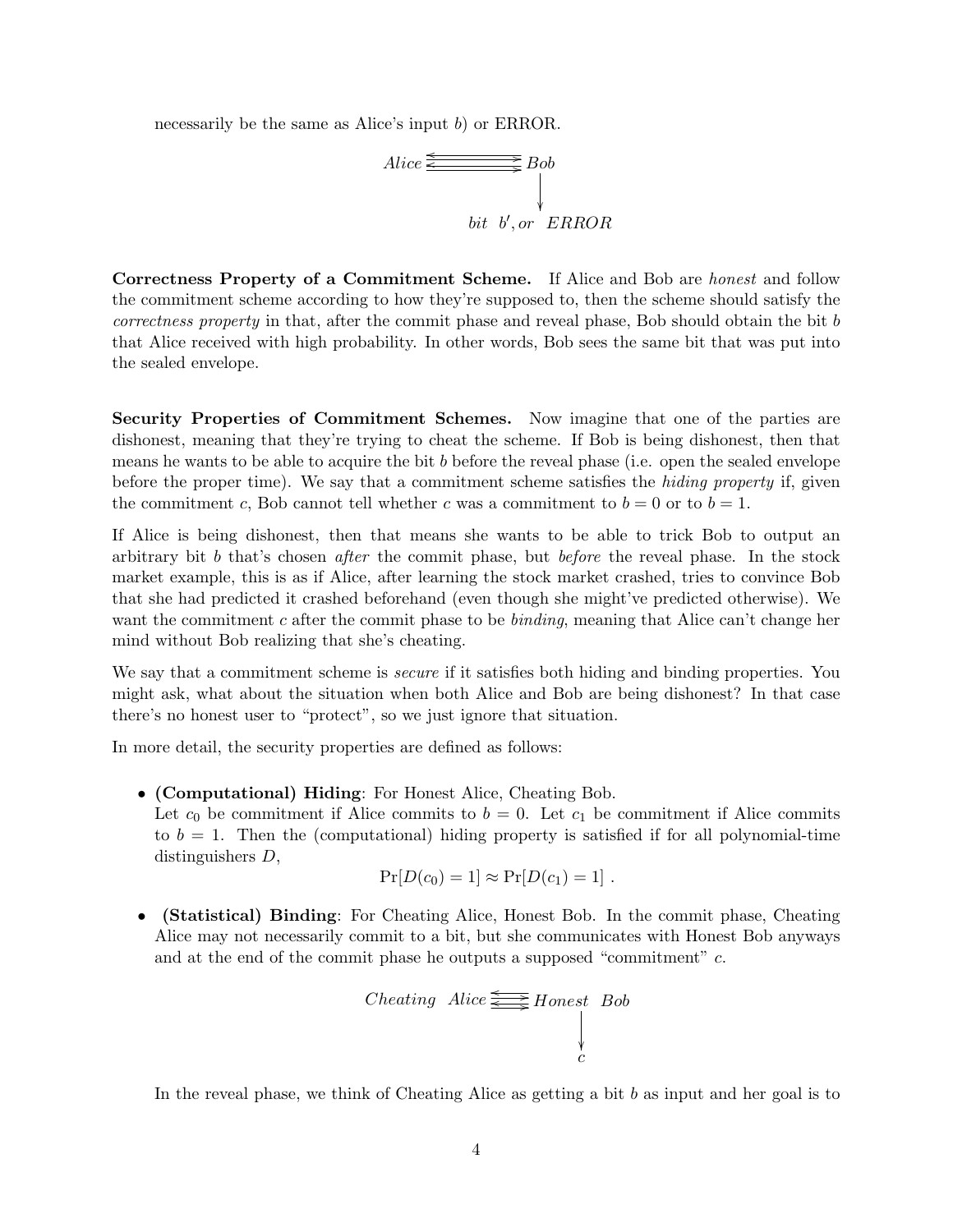try to convince Honest Bob to believe that  $c$  is a valid commitment to  $b$ .

b Cheating Alice / <sup>o</sup> /Honest Bob o b 0 , or ERROR

Then we say that Let  $E_b$  denote the event that Cheating Alice convinces Honest Bob that she committed to bit  $b$ . Then the (statistical) binding property is satisfied if no matter what strategy Cheating Alice uses in the commit and reveal phases – even if it takes more than polynomial time – the following inequality is satisfied:

$$
\Pr[E_0] + \Pr[E_1] \le 1 + \text{negl}
$$

where negl denotes a negligible quantity (think of it as an arbitrarily small constant).

What this inequality is ruling out the scenario that Cheating Alice has a strategy where she gets Honest Bob to create a "fake commitment"  $c$ , and then for the same commitment has the option of convincing Honest Bob that it was a commitment to both  $b = 0$  or  $b = 1$  with high probability! That would correspond to  $Pr[E_0] + Pr[E_1] \approx 2$ .

This inequality is saying that, whatever success probability Cheating Alice has to convince Honest Bob that the commitment was to  $b = 0$  comes directly at the expense of her success probability of convincing him that it is to  $b = 1$ .

Commitments using PRGs. Before explaining how to construct a commitment scheme using pseudorandom states, we first describe a famous classical solution to commitments that use pseudorandom generators. This is called the *Naor commitment scheme*. There is no quantum involved in this scheme.

The commitment scheme works as follows. Let  $G: \{0,1\}^n \to \{0,1\}^m$  for  $m = 3n$  denote a PRG. Then Honest Alice and Honest Bob will follow this protocol.

• Commit Phase



- 1. Bob samples a uniformly random string  $r \leftarrow \{0, 1\}^{3n}$  and sends it to Alice.
- 2. Alice pick a random key  $k \leftarrow \{0,1\}^n$  and send commitment  $c = G(k) \oplus br$ , where br denotes the all zeros string if  $b = 0$  and r if  $b = 1$ .